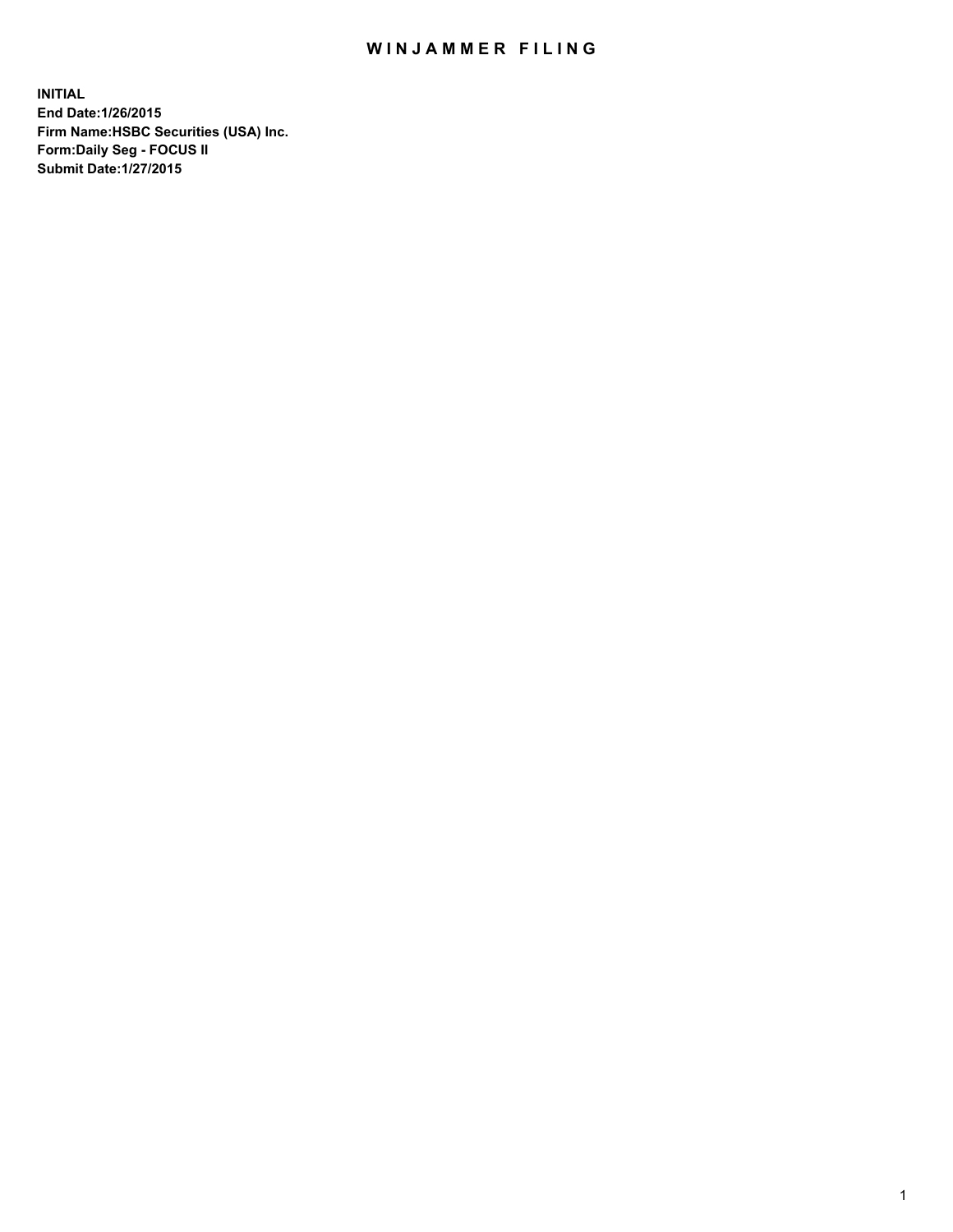## **INITIAL End Date:1/26/2015 Firm Name:HSBC Securities (USA) Inc. Form:Daily Seg - FOCUS II Submit Date:1/27/2015 Daily Segregation - Cover Page**

| Name of Company<br><b>Contact Name</b><br><b>Contact Phone Number</b><br><b>Contact Email Address</b>                                                                                                                                                                                                                          | <b>HSBC Securities (USA) Inc.</b><br><b>Steven Richardson</b><br>212-525-6445<br>steven.richardson@us.hsbc.com |
|--------------------------------------------------------------------------------------------------------------------------------------------------------------------------------------------------------------------------------------------------------------------------------------------------------------------------------|----------------------------------------------------------------------------------------------------------------|
| FCM's Customer Segregated Funds Residual Interest Target (choose one):<br>a. Minimum dollar amount: ; or<br>b. Minimum percentage of customer segregated funds required:%; or<br>c. Dollar amount range between: and; or<br>d. Percentage range of customer segregated funds required between: % and %.                        | 50,000,000<br>0 <sub>0</sub><br>0 <sub>0</sub>                                                                 |
| FCM's Customer Secured Amount Funds Residual Interest Target (choose one):<br>a. Minimum dollar amount: ; or<br>b. Minimum percentage of customer secured funds required:%; or<br>c. Dollar amount range between: and; or<br>d. Percentage range of customer secured funds required between:% and%.                            | 10,000,000<br><u>0</u><br>0 <sub>0</sub><br>0 <sub>0</sub>                                                     |
| FCM's Cleared Swaps Customer Collateral Residual Interest Target (choose one):<br>a. Minimum dollar amount: ; or<br>b. Minimum percentage of cleared swaps customer collateral required:% ; or<br>c. Dollar amount range between: and; or<br>d. Percentage range of cleared swaps customer collateral required between:% and%. | 30,000,000<br>00<br><u>00</u>                                                                                  |

Attach supporting documents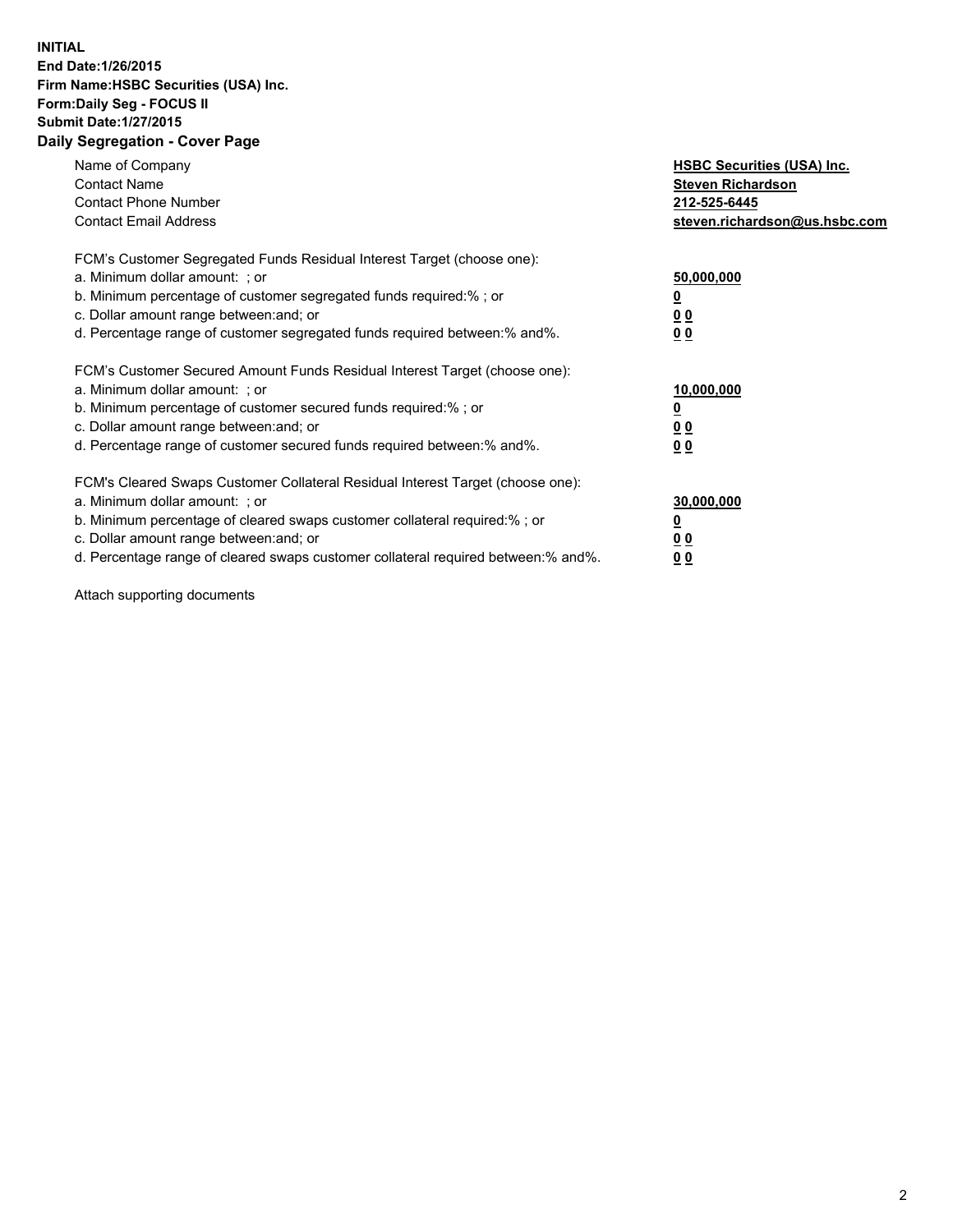**INITIAL End Date:1/26/2015 Firm Name:HSBC Securities (USA) Inc. Form:Daily Seg - FOCUS II Submit Date:1/27/2015 Daily Segregation - Secured Amounts**

|     | Foreign Futures and Foreign Options Secured Amounts                                         |                            |
|-----|---------------------------------------------------------------------------------------------|----------------------------|
|     | Amount required to be set aside pursuant to law, rule or regulation of a foreign            | $0$ [7305]                 |
|     | government or a rule of a self-regulatory organization authorized thereunder                |                            |
| 1.  | Net ledger balance - Foreign Futures and Foreign Option Trading - All Customers             |                            |
|     | A. Cash                                                                                     | 73,949,321 [7315]          |
|     | B. Securities (at market)                                                                   | 32,335,113 [7317]          |
| 2.  | Net unrealized profit (loss) in open futures contracts traded on a foreign board of trade   | 46,200,353 [7325]          |
| 3.  | Exchange traded options                                                                     |                            |
|     | a. Market value of open option contracts purchased on a foreign board of trade              | $0$ [7335]                 |
|     | b. Market value of open contracts granted (sold) on a foreign board of trade                | $0$ [7337]                 |
| 4.  | Net equity (deficit) (add lines 1.2. and 3.)                                                | 152,484,787 [7345]         |
| 5.  | Account liquidating to a deficit and account with a debit balances - gross amount           | 591,405 [7351]             |
|     | Less: amount offset by customer owned securities                                            | -591,006 [7352] 399 [7354] |
| 6.  | Amount required to be set aside as the secured amount - Net Liquidating Equity              | 152,485,186 [7355]         |
|     | Method (add lines 4 and 5)                                                                  |                            |
| 7.  | Greater of amount required to be set aside pursuant to foreign jurisdiction (above) or line | 152,485,187 [7360]         |
|     | 6.                                                                                          |                            |
|     | FUNDS DEPOSITED IN SEPARATE REGULATION 30.7 ACCOUNTS                                        |                            |
| 1.  | Cash in banks                                                                               |                            |
|     | A. Banks located in the United States                                                       | 32,114,728 [7500]          |
|     | B. Other banks qualified under Regulation 30.7                                              | 0 [7520] 32,114,728 [7530] |
| 2.  | Securities                                                                                  |                            |
|     | A. In safekeeping with banks located in the United States                                   | 77,335,113 [7540]          |
|     | B. In safekeeping with other banks qualified under Regulation 30.7                          | 0 [7560] 77,335,113 [7570] |
| 3.  | Equities with registered futures commission merchants                                       |                            |
|     | A. Cash                                                                                     | $0$ [7580]                 |
|     | <b>B.</b> Securities                                                                        | $0$ [7590]                 |
|     | C. Unrealized gain (loss) on open futures contracts                                         | $0$ [7600]                 |
|     | D. Value of long option contracts                                                           | $0$ [7610]                 |
|     | E. Value of short option contracts                                                          | 0 [7615] 0 [7620]          |
| 4.  | Amounts held by clearing organizations of foreign boards of trade                           |                            |
|     | A. Cash                                                                                     | $0$ [7640]                 |
|     | <b>B.</b> Securities                                                                        | $0$ [7650]                 |
|     | C. Amount due to (from) clearing organization - daily variation                             |                            |
|     | D. Value of long option contracts                                                           | $0$ [7660]                 |
|     | E. Value of short option contracts                                                          | $0$ [7670]                 |
| 5.  |                                                                                             | 0 [7675] 0 [7680]          |
|     | Amounts held by members of foreign boards of trade<br>A. Cash                               |                            |
|     |                                                                                             | 43,527,552 [7700]          |
|     | <b>B.</b> Securities                                                                        | $0$ [7710]                 |
|     | C. Unrealized gain (loss) on open futures contracts                                         | 46,200,353 [7720]          |
|     | D. Value of long option contracts                                                           | $0$ [7730]                 |
|     | E. Value of short option contracts                                                          | 0 [7735] 89,727,905 [7740] |
| 6.  | Amounts with other depositories designated by a foreign board of trade                      | $0$ [7760]                 |
| 7.  | Segregated funds on hand                                                                    | $0$ [7765]                 |
| 8.  | Total funds in separate section 30.7 accounts                                               | 199,177,746 [7770]         |
| 9.  | Excess (deficiency) Set Aside for Secured Amount (subtract line 7 Secured Statement         | 46,692,559 [7380]          |
|     | Page 1 from Line 8)                                                                         |                            |
| 10. | Management Target Amount for Excess funds in separate section 30.7 accounts                 | 30,681,213 [7780]          |
| 11. | Excess (deficiency) funds in separate 30.7 accounts over (under) Management Target          | 16,011,346 [7785]          |
|     |                                                                                             |                            |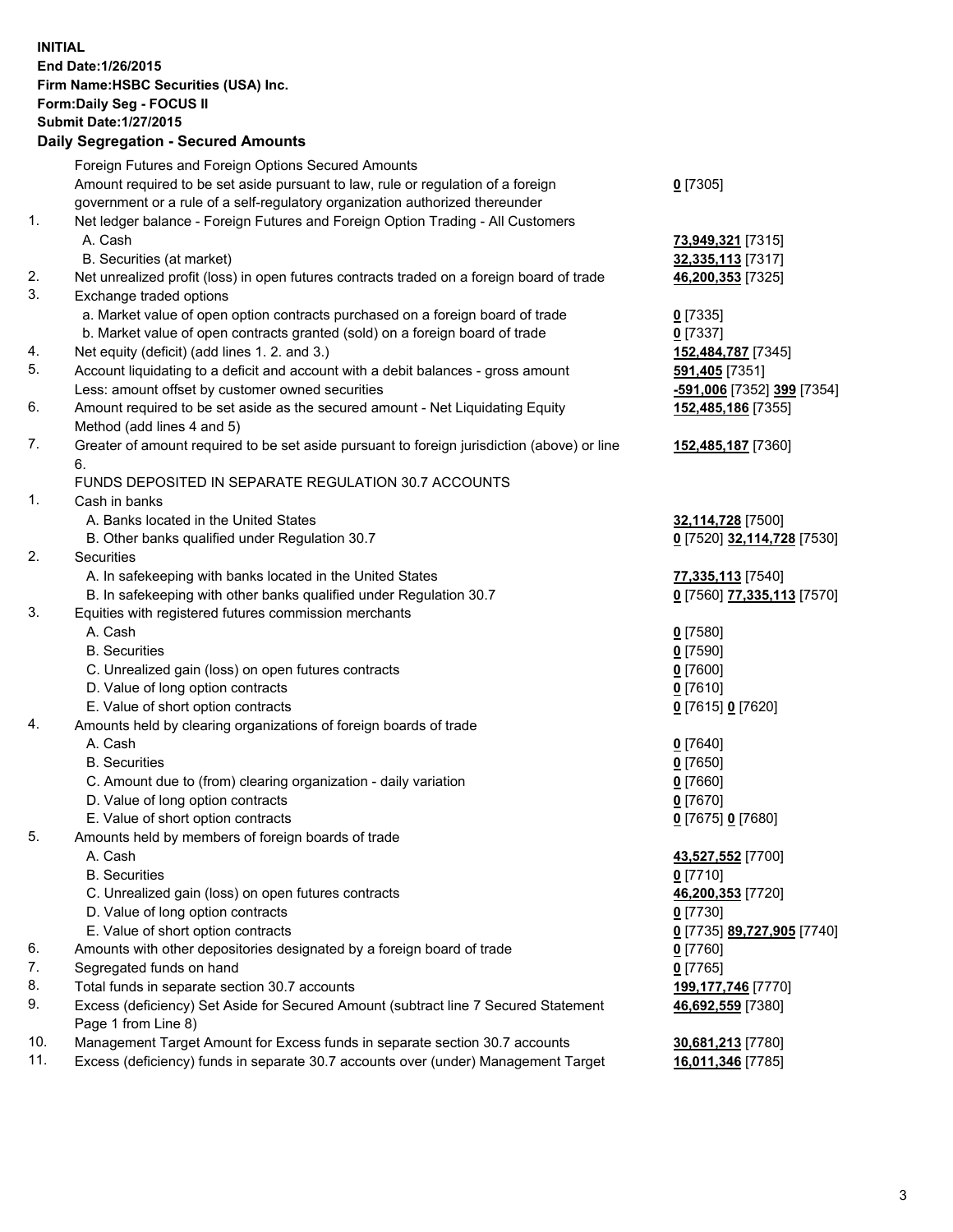| <b>INITIAL</b> | End Date: 1/26/2015<br>Firm Name: HSBC Securities (USA) Inc.<br>Form: Daily Seg - FOCUS II<br><b>Submit Date: 1/27/2015</b><br>Daily Segregation - Segregation Statement |                              |
|----------------|--------------------------------------------------------------------------------------------------------------------------------------------------------------------------|------------------------------|
|                |                                                                                                                                                                          |                              |
| 1.             | SEGREGATION REQUIREMENTS(Section 4d(2) of the CEAct)<br>Net ledger balance                                                                                               |                              |
|                | A. Cash                                                                                                                                                                  | 301,490,874 [7010]           |
|                | B. Securities (at market)                                                                                                                                                | 619,440,046 [7020]           |
| 2.             | Net unrealized profit (loss) in open futures contracts traded on a contract market                                                                                       | 205,711,774 [7030]           |
| 3.             | Exchange traded options                                                                                                                                                  |                              |
|                | A. Add market value of open option contracts purchased on a contract market                                                                                              | 115,405,649 [7032]           |
|                | B. Deduct market value of open option contracts granted (sold) on a contract market                                                                                      | -11,623,146 [7033]           |
| 4.             | Net equity (deficit) (add lines 1, 2 and 3)                                                                                                                              | 1,230,425,197 [7040]         |
| 5.             | Accounts liquidating to a deficit and accounts with                                                                                                                      |                              |
|                | debit balances - gross amount                                                                                                                                            | 1,580,877 [7045]             |
|                | Less: amount offset by customer securities                                                                                                                               | -1,580,704 [7047] 173 [7050] |
| 6.             | Amount required to be segregated (add lines 4 and 5)                                                                                                                     | 1,230,425,370 [7060]         |
|                | FUNDS IN SEGREGATED ACCOUNTS                                                                                                                                             |                              |
| 7.             | Deposited in segregated funds bank accounts                                                                                                                              |                              |
|                | A. Cash                                                                                                                                                                  | 41,301,122 [7070]            |
|                | B. Securities representing investments of customers' funds (at market)                                                                                                   | $0$ [7080]                   |
|                | C. Securities held for particular customers or option customers in lieu of cash (at<br>market)                                                                           | 74,978,963 [7090]            |
| 8.             | Margins on deposit with derivatives clearing organizations of contract markets                                                                                           |                              |
|                | A. Cash                                                                                                                                                                  | 241,425,671 [7100]           |
|                | B. Securities representing investments of customers' funds (at market)                                                                                                   | 265,206,487 [7110]           |
|                | C. Securities held for particular customers or option customers in lieu of cash (at<br>market)                                                                           | 544,461,083 [7120]           |
| 9.             | Net settlement from (to) derivatives clearing organizations of contract markets                                                                                          | 30,040,905 [7130]            |
| 10.            | Exchange traded options                                                                                                                                                  |                              |
|                | A. Value of open long option contracts                                                                                                                                   | 115,405,649 [7132]           |
|                | B. Value of open short option contracts                                                                                                                                  | -11,623,146 [7133]           |
| 11.            | Net equities with other FCMs                                                                                                                                             |                              |
|                | A. Net liquidating equity                                                                                                                                                | 31,761,147 [7140]            |
|                | B. Securities representing investments of customers' funds (at market)                                                                                                   | $0$ [7160]                   |
|                | C. Securities held for particular customers or option customers in lieu of cash (at<br>market)                                                                           | $0$ [7170]                   |
| 12.            | Segregated funds on hand                                                                                                                                                 | $0$ [7150]                   |
| 13.            | Total amount in segregation (add lines 7 through 12)                                                                                                                     | 1,332,957,881 [7180]         |
| 14.            | Excess (deficiency) funds in segregation (subtract line 6 from line 13)                                                                                                  | 102,532,511 [7190]           |
| 15.            | Management Target Amount for Excess funds in segregation                                                                                                                 | 50,000,000 [7194]            |
| 16.            | Excess (deficiency) funds in segregation over (under) Management Target Amount<br><b>Excess</b>                                                                          | 52,532,511 [7198]            |